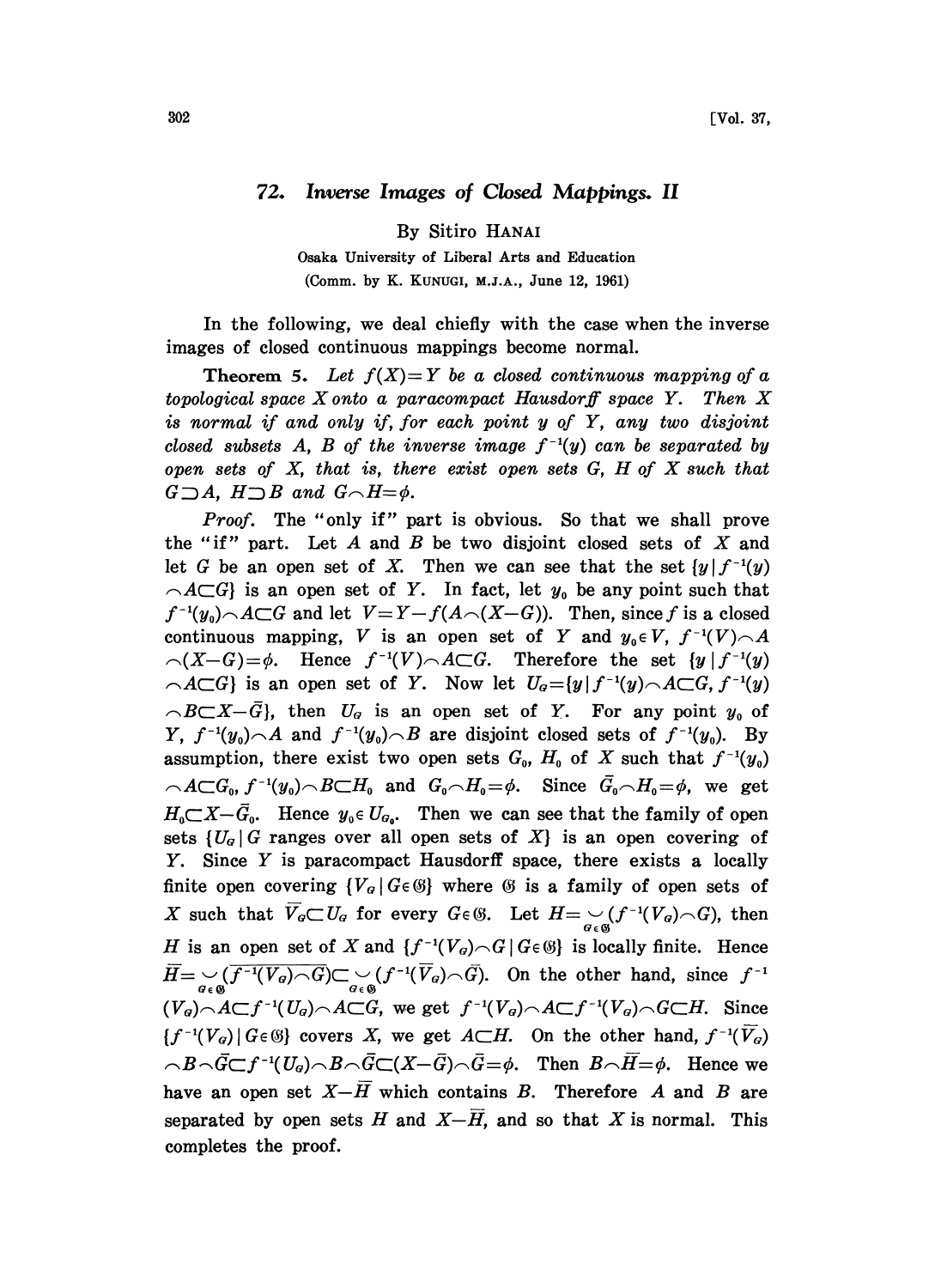Corollary 2.1 (H. Tamano [1]). If f is a closed continuous mapping of <sup>a</sup> topological space X onto <sup>a</sup> paracompact Hausdorff space  $Y$ , then  $X$  is normal if and only if, for any point  $y$  of  $Y$ , the inverse image  $f^{-1}(y)$  is normal and every bounded continuous function on  $f^{-1}(y)$  has a continuous extension over the space X.

*Proof.* It is sufficient to show the "if" part. Let  $A_0$  and  $B_0$ be two disjoint closed subsets of  $f^{-1}(y_0)$ , then there exists a bounded continuous function  $f_0$  defined on  $f^{-1}(y_0)$  such that  $f_0(x)=0$  for each  $x \in A_0$  and  $f_0(x)=1$  for each  $x \in B_0$ . Let f be a continuous extension of  $f_0$  over X and let  $G_0 = \left\{x \mid f(x) < \frac{1}{2}\right\}$  and  $H_0 = \left\{x \mid f(x) > \frac{1}{2}\right\}$ . Then  $G_0$  and  $H_0$  are open sets of X such that  $A_0 \subset G_0$ ,  $B_0 \subset H_0$  and  $G_0 \cap H_0$  $=\phi$ . Then, by Theorem 5, X is normal. This completes the proof.

Corollary 2.2. If  $f$  is a closed continuous mapping of a Hausdorff space  $X$  onto a paracompact Hausdorff space  $Y$  such that the inverse image  $f^{-1}(y)$  is normal and the boundary  $\mathfrak{B} f^{-1}(y)$  is compact for every point <sup>y</sup> of Y, then X is normal.

*Proof.* Let A and B be two disjoint closed subsets of  $f^{-1}(y)$ , then by the normality of  $f^{-1}(y)$ , there exist open sets G and H of X such that  $A \subset f^{-1}(y) \cap G$ ,  $B \subset f^{-1}(y) \cap H$  and  $f^{-1}(y) \cap G \cap H = \emptyset$ .

Since  $\mathfrak{B}f^{-1}(y)$  is compact and X is a Hausdorff space, there exist open sets  $G_0$  and  $H_0$  of X such that  $\mathfrak{B}_f^{-1}(y) \cap A \subset G_0$ ,  $\mathfrak{B}_f^{-1}(y) \cap B \subset H_0$ and  $G_0 \cap H_0 = \phi$ . Now let  $G' = \left[ \text{Int } f^{-1}(y) \cap G \right] \cup \left[ G_0 \cap G \right]$ ,  $H' = \left[ \text{Int } f^{-1}(y) \cap G \right]$  $(y) \cap H[\vee[H_0 \cap H]$ , then  $A \subset G'$  and  $B \subset H'$ . Since  $(G_0 \cap G) \cap [\text{Int } f^{-1}]$  $(y) \sim H \subset f^{-1}(y) \sim G \sim H = \phi$ , we have  $G' \sim H' = \phi$ . Hence, by Theorem 5,  $X$  is normal. This completes the proof.

Corollary 2.3. If f is a closed continuous mapping of a regular  $topological$  space onto a paracompact Hausdorff space Y such that the inverse image  $f^{-1}(y)$  is normal and the boundary  $\mathfrak{B} f^{-1}(y)$  has the Lindelöf property for every point  $y$  of  $Y$ , then  $X$  is normal.

*Proof.* In the proof of Corollary 2.2,  $\mathcal{B}f^{-1}(y)\frown A$  and  $\mathcal{B}f^{-1}(y)\frown B$ are disjoint closed sets and each of which has the Lindelöf property.

Since X is regular, we can see that there exist open sets  $G_0$  and  $H_0$  of X such that  $\mathfrak{B}_f^{-1}(y)\frown A\subset G_0$ ,  $\mathfrak{B}_f^{-1}(y)\frown B\subset H_0$  and  $G_0\frown H_0=\phi$ . Hence we can apply the same argument as Corollary 2.2.

**Theorem 6.** If f is a closed continuous mapping of a topological space  $X$  onto a paracompact Hausdorff space  $Y$ , then  $X$  is paracompact and normal if and only if the following three conditions are satisfied: for every point  $y$  of  $Y$ ,  $(a)$  any two disjoint closed subsets of  $f^{-1}(y)$  are separated by open sets of X, (b)  $f^{-1}(y)$  is paracompact, (c) for any locally finite open covering  $\{U_a\}$  of the boundary  $\mathfrak{B}f^{-1}(y)$ , there exists a locally finite system  $\{V_a\}$  of open sets of X such that  $V_{\sigma} \sim \mathfrak{B} f^{-1}(y) \subset U_{\sigma}$  for each  $\alpha$  and  $\{V_{\sigma}\}\)$  covers  $\mathfrak{B} f^{-1}(y)$ .